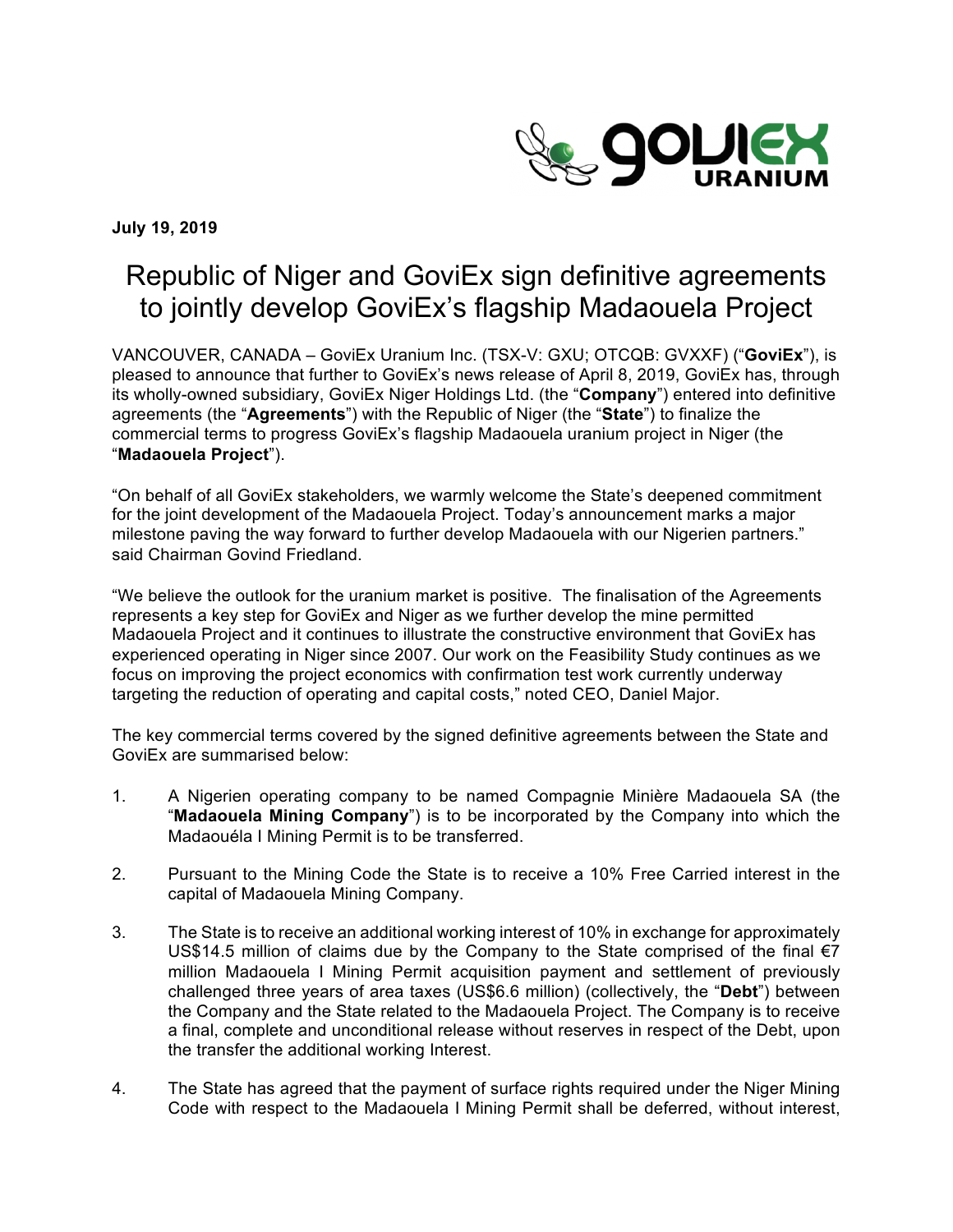penalties or fees, from the period commencing January 1 2019, until the earlier of the date GoviEx closes a financing for the construction of a mine for the Madaouela I Mining Permit or 3 years from the incorporation of the Madaouela Mining Company.

- 5. The State has agreed that the Madaouela I Mining Permit will be expanded to include the additional 5.96 million pounds (MIb)  $U_3O_8$  in the Measured and Indicated categories associated with the Miriam uranium deposit within the Agaliouk exploration permit that form part of the greater Madaouela Project.<sup>1</sup> In addition, the State has confirmed the environmental and social impact assessment certificate for the Madaouela I Mining Permit also covers the Miriam deposit.
- 6. The State has agreed to issue new 9-year exploration permits for the areas previously covered by Madaouela 2, Madaouela 3, Madaouela 4 and Anou Mélé exploration permits, as well the as the renewal of the Eralrar exploration permit, in order to allow GoviEx to continue its exploration activities on the Madaouela Project.

Each of the steps described above will now be undertaken by GoviEx and the State to ensure all required regulatory requirements are met, including but not limited to TSX Venture Exchange acceptance, as may be required. GoviEx will provide further update upon completion of the various matters described above.

1. Notes: An independent NI 43-101 technical report was prepared for the Madaouela Project in 2015 to a prefeasibility level of confidence. The report titled "An Updated Integrated Development Plan for the Madaouela Project, Niger" has an effective date of August 11, 2015, and a revision date of August 20, 2015, and is available at GoviEx's profile on SEDAR at www.sedar.com.

## **Qualified Persons**

The scientific and technical information disclosed in this release has been reviewed, verified, and approved by Dr. Rob Bowell, a chartered chemist of the Royal Society of Chemistry, a chartered geologist of the Geological Society of London, and Fellow of the Institute of Mining, Metallurgy and Materials, who is an independent Qualified Person under the terms of National Instrument 43-101 for uranium deposits.

*Neither TSX Venture Exchange nor its Regulation Services Provider (as that term is defined in policies of the TSX Venture Exchange) accepts responsibility for the adequacy or accuracy of this release.* 

## **About GoviEx Uranium**

GoviEx is a mineral resource company focused on the exploration and development of uranium properties in Africa. GoviEx's principal objective is to become a significant uranium producer through the continued exploration and development of its flagship mine-permitted Madaouela Project in Niger, its mine-permitted Mutanga Project in Zambia, and its other uranium properties in Africa.

#### **Information Contacts**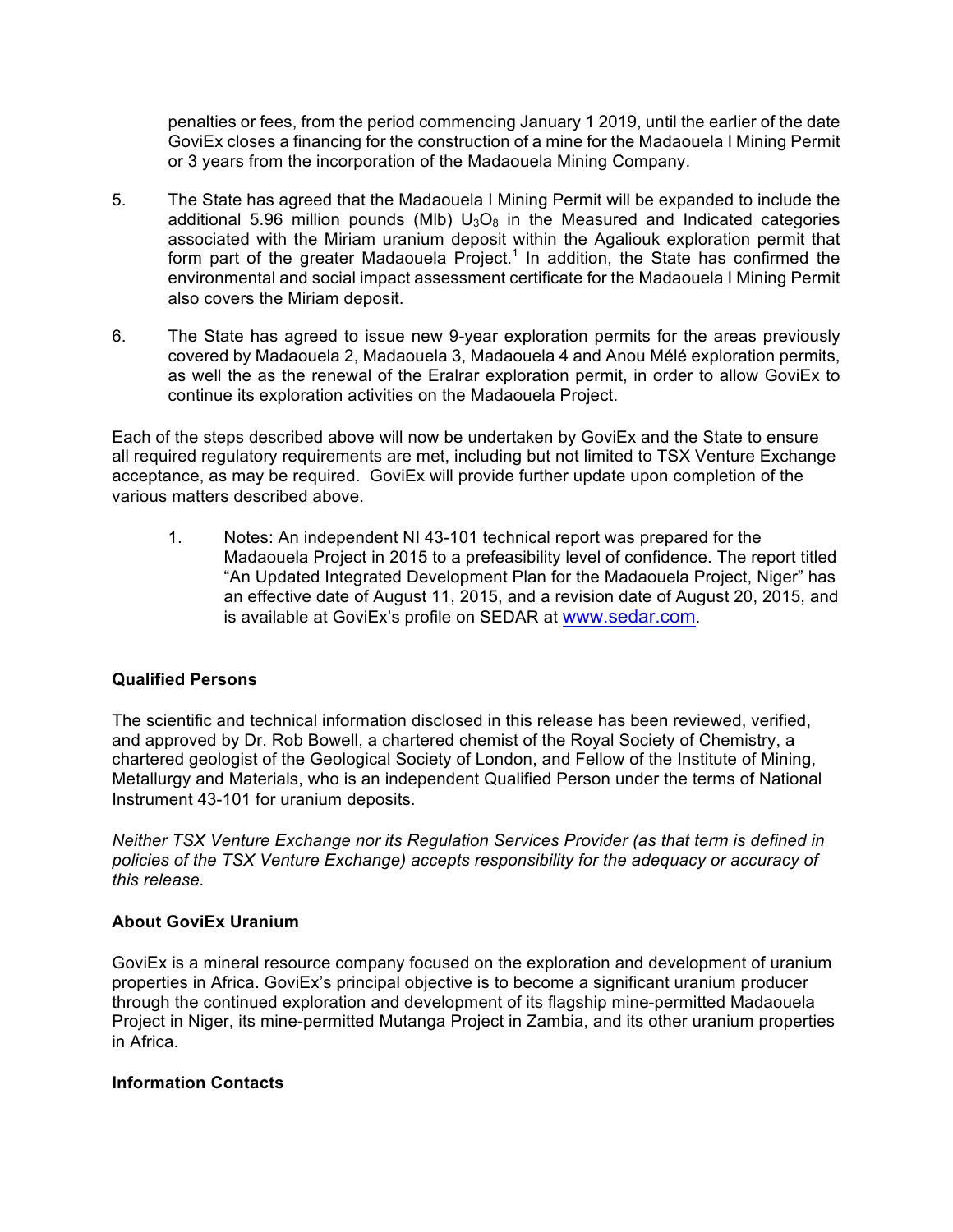Govind Friedland, Executive Chairman Daniel Major, Chief Executive Officer +1-604-681-5529 info@goviex.com www.goviex.com

#### **Cautionary Statement Regarding Forward-Looking Statements**

This news release may contain forward-looking information within the meaning of applicable securities laws. All information and statements other than statements of current or historical facts contained in this news release are forward-looking information.

Forward-looking statements are subject to various risks and uncertainties concerning the specific factors disclosed here and elsewhere in GoviEx's periodic filings with Canadian securities regulators. When used in this news release, words such as "will", "could", "plan", "estimate", "expect", "intend", "may", "potential", "should," and similar expressions, are forwardlooking statements. Information provided in this document is necessarily summarized and may not contain all available material information.

Forward-looking statements include those with respect to the anticipated incorporation and percentage interest to be held in the Madaouela Mining Company by the State and the Company; the extinguishment of the Debt; deferment of area taxes with respect to the Madaouela I Mining Permit; the expansion of the Madaouela I Mining Permit to include mineral resources contained in the Miriam uranium deposit; the grant of new exploration permits for the areas previously covered by Madaouéla 2, Madaouéla 3, Madaouéla 4 and Anou Mélé exploration permits, as well the as the renewal of the Eralrar exploration permit, all as more particularly set out herein.

Although GoviEx believes the expectations reflected in such forward-looking statements are based on reasonable assumptions, it can give no assurances that its expectations will be achieved. Such assumptions, which may prove incorrect, include the following: (i) GoviEx and the State will successfully meet their respective obligations pursuant to the definitive agreements as set out herein; (ii) all necessary corporate and regulatory approvals, including, as applicable, TSX Venture Exchange acceptance, will be obtained; and (iii) the price of uranium will remain sufficiently high and the costs of advancing GoviEx's mining projects sufficiently low so as to permit GoviEx to implement its business plans in a profitable manner.

Factors that could cause actual results to differ materially from expectations include (i) the inability of GoviEx to meet its obligations and commitments as set out herein or the inability or unwillingness of the State to meet its obligations and commitments as set out herein; (ii) the failure of GoviEx's projects, for technical, logistical, labour- relations, or other reasons; (iii) GoviEx's inability to obtain TSX Venture Exchange acceptance; (iv) the price of uranium remaining below what is necessary to sustain GoviEx's operations; (v) an increase in GoviEx's operating costs above what is necessary to sustain its operations; (vi) accidents, labour disputes, or the materialization of similar risks; (vii) a deterioration in capital market conditions that prevents GoviEx from raising the funds it requires on a timely basis; and (viii) generally, GoviEx's inability to develop and implement a successful business plan for any reason.

In addition, the factors described or referred to in the section entitled "Financial Risks and Management Objectives" in the MD&A for the year ended December 31, 2018, of GoviEx, which